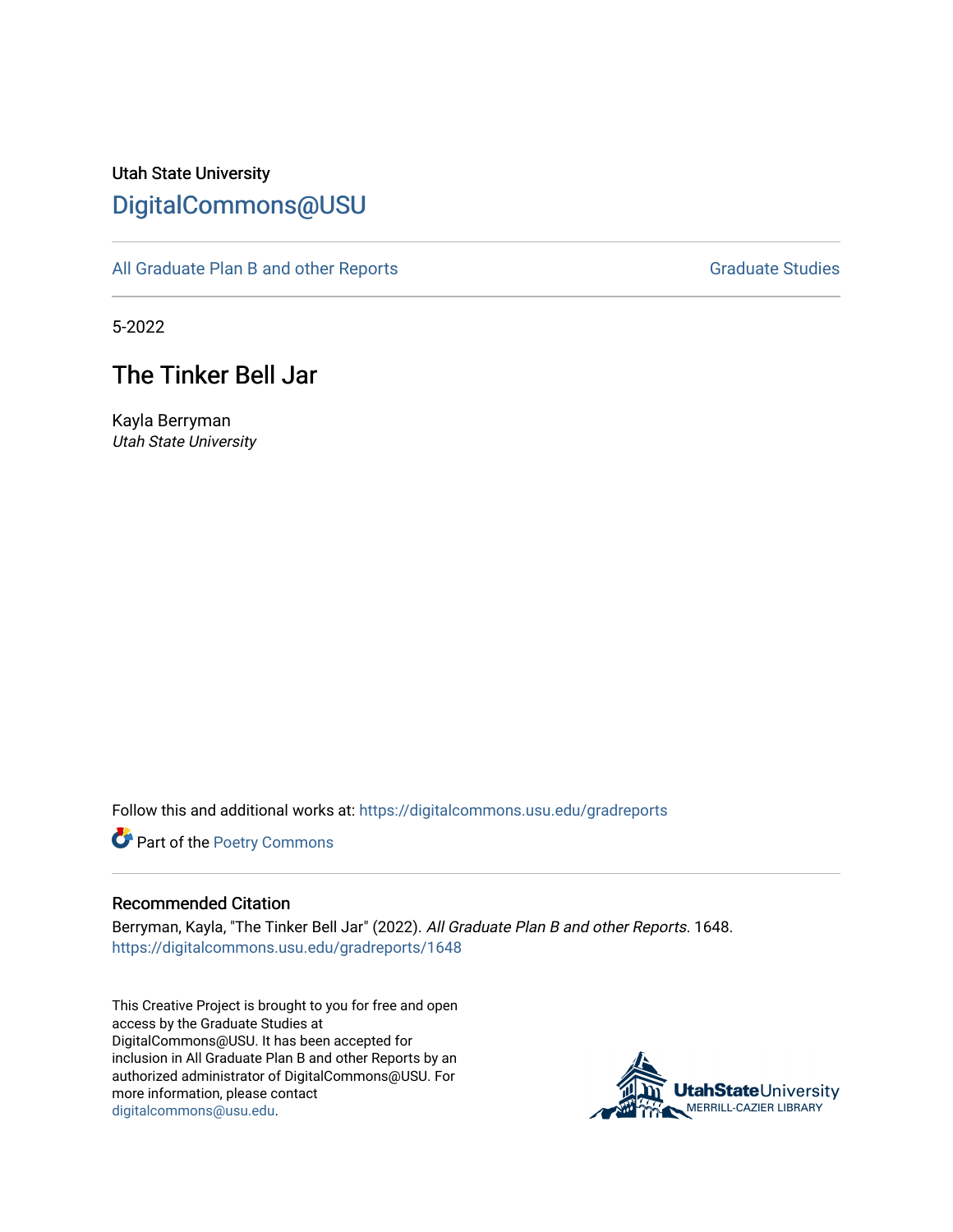# THE TINKERBELL JAR

by

# Kayla Berryman

A thesis submitted in partial fulfillment of the requirements for the degree

of

# MASTER OF SCIENCE

in

English

Approved:

Michael Sowder, Ph.D.<br>
Major Professor Committee Member Committee Member

> John McLaughlin, Ph.D. Committee Member

UTAH STATE UNIVERSITY Logan, Utah

2022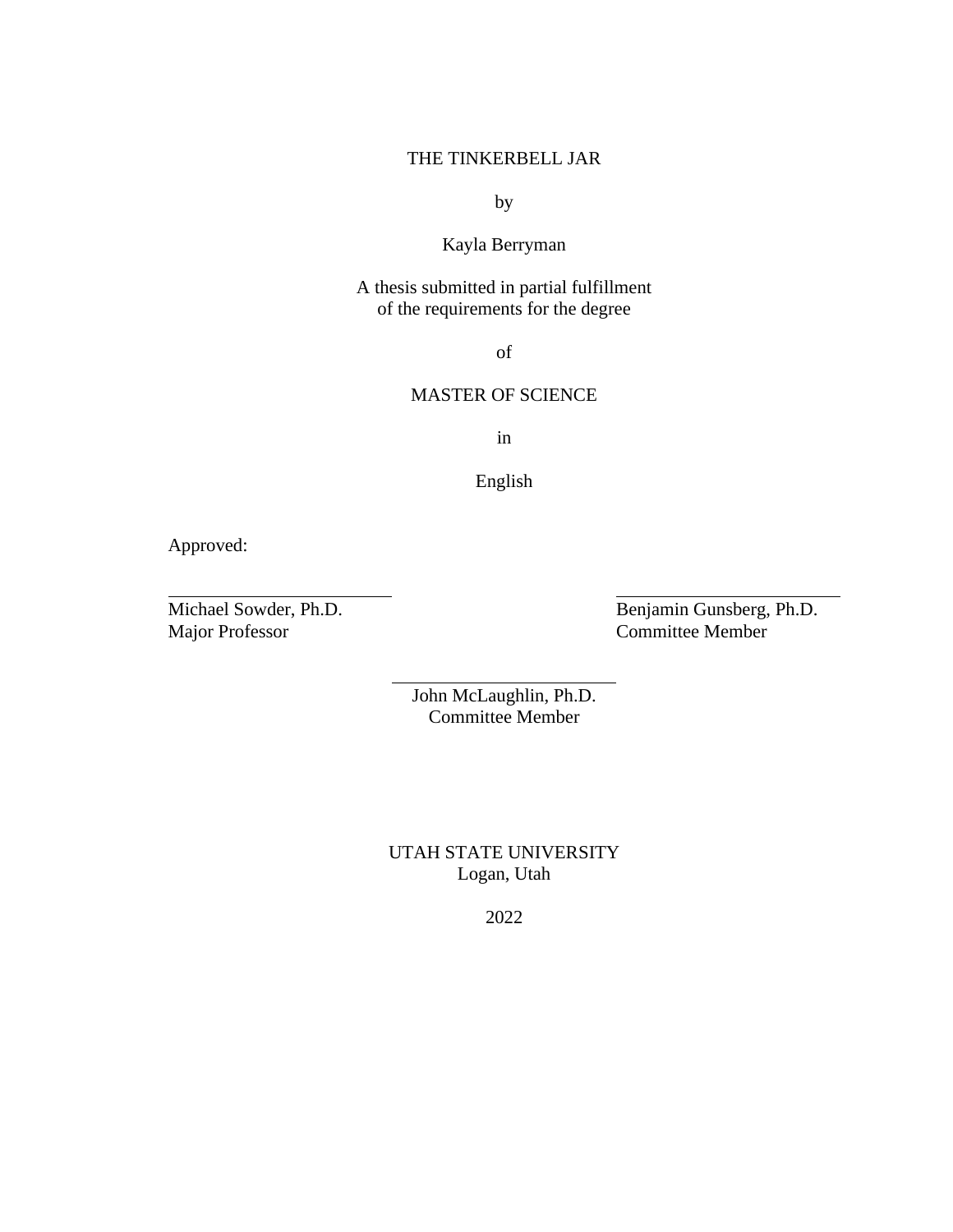Copyright © Kayla Berryman 2022 All Rights Reserved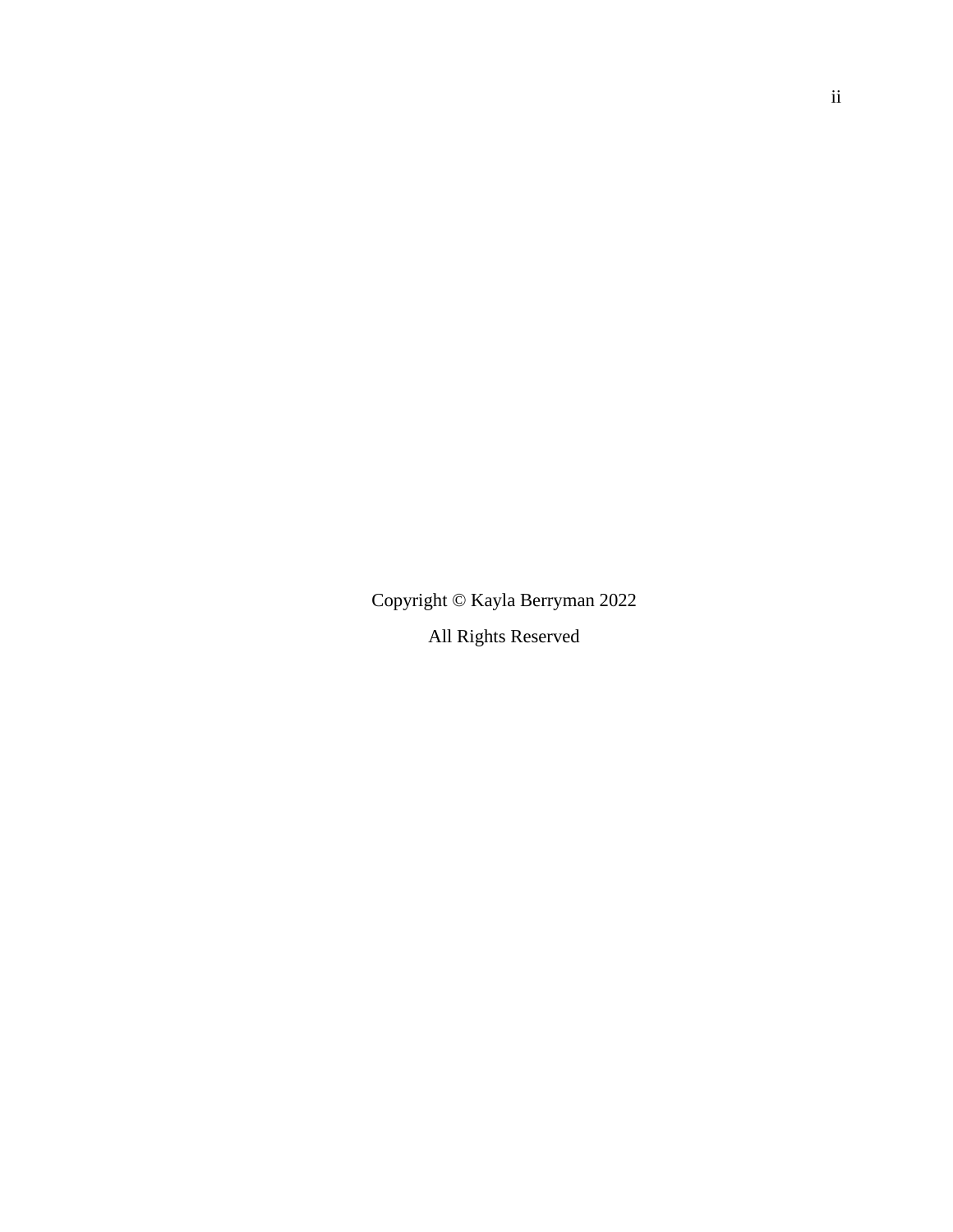# **ABSTRACT**

#### The Tinker Bell Jar

by

Kayla Berryman, Master of Science

Utah State University, 2022

Major Professor: Dr. Michael Sowder Department: English

This poetry thesis examines characters who are stuck in abusive or damaging familial relationships. All the characters in this collection want or need to escape their situations but can't for various reasons. These poems use fairy tales as well as elements and characters from the children's book *Peter Pan* to explore what it means to be stuck, as well as if it's possible to still love the people who hurt them. Fairy tales are used in these poems because so many characters in fairy tales return to their abusive or dangerous situations. In some versions of Snow White, the princess trusts her stepmother, even after her stepmother repeatedly attempts to murder her. Cinderella returns to her stepmother and stepsisters each night after the ball. Hansel and Gretel return to their cannibalistic stepmother and father who abandons them in the woods. Each character in this thesis is stuck either literally or metaphorically. In the original *Peter Pan,* fairies are created each time a baby laughs for the first time. In this retelling of the children's book, fairies are created the first time a baby cries. In the poems featuring Peter and Wendy, the two marry and capture the Neverland fairy Belle, a creature created from the first tears of a newborn infant, in a jar. Together the couple have a baby which they name Jane. Belle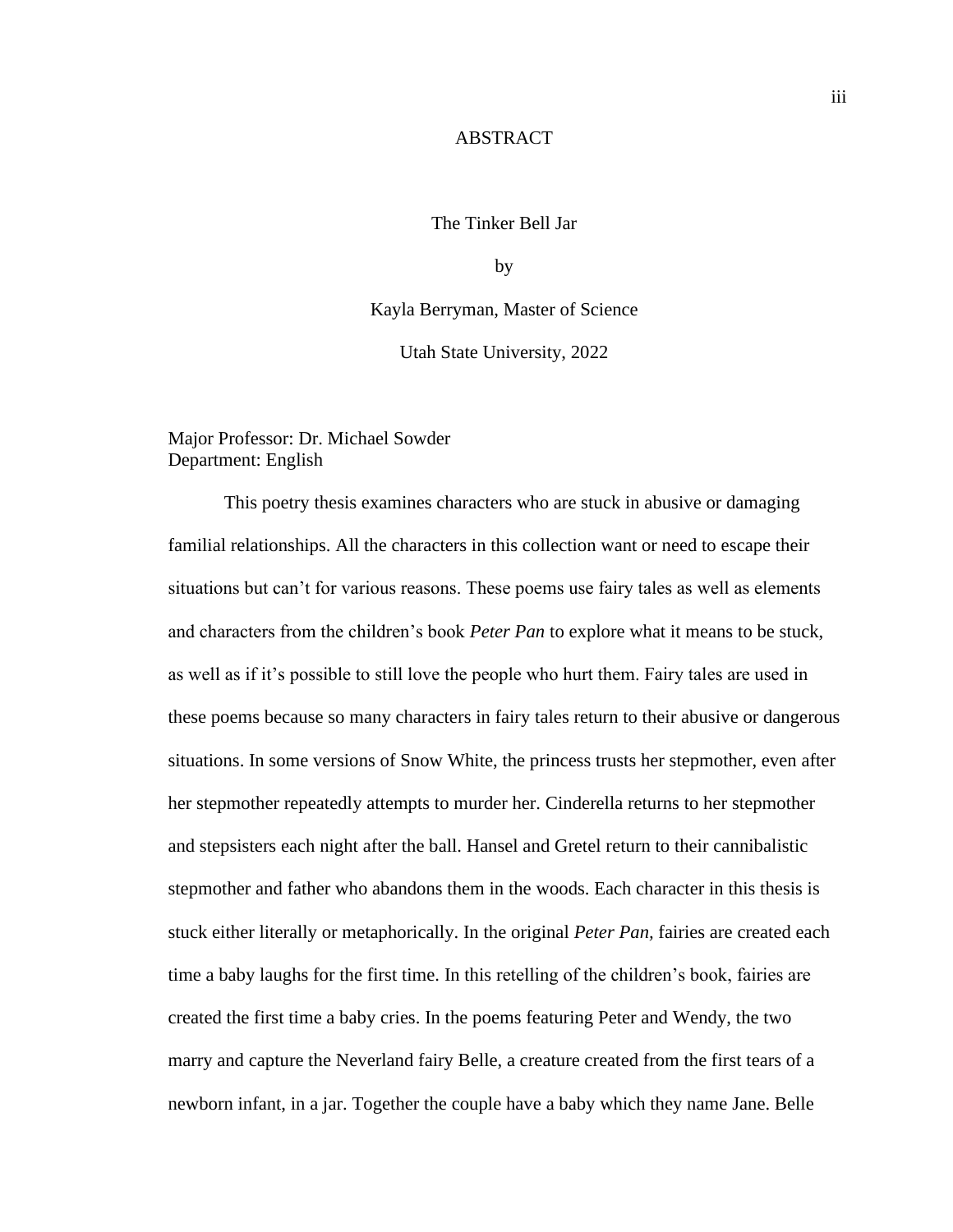follows Peter and Wendy throughout their ill-fated marriage, observing the family, particularly Peter and Wendy, and their inability to address the larger issues surrounding their family. Throughout this collection the world of fairy tales blends with what readers might more readily identify as the real world. In the poems told in second person pointof-view which take place in the real world, the speaker observes and questions if it's possible to still love her abusive brother.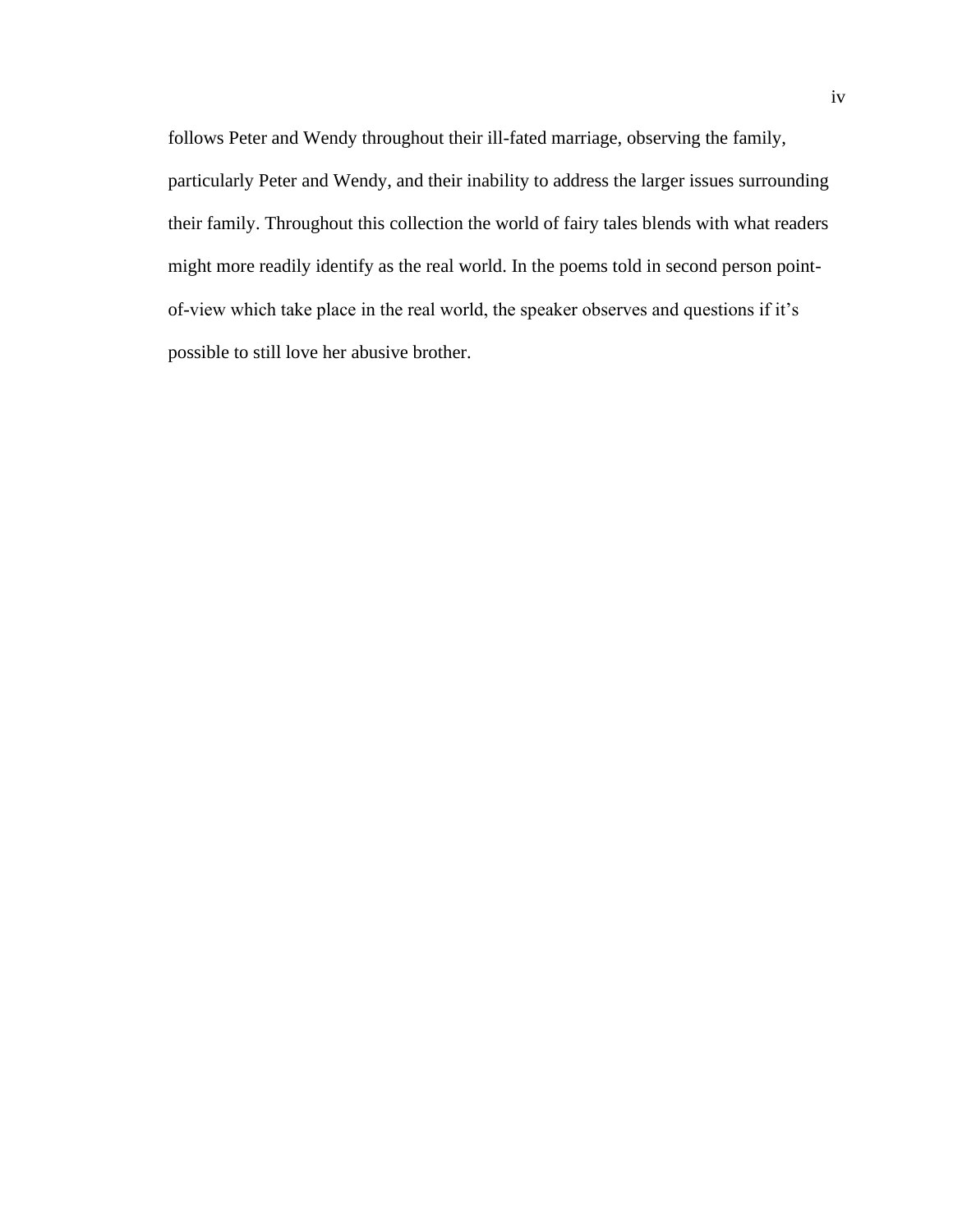# PUBLIC ABSTRACT

## The Tinker Bell Jar

#### Kayla Berryman

This poetry thesis is a collection of poems thematically linked together. Each poem revolves around characters from fairy tales and children's books who are stuck in situations with abusive or harmful family members and crave an escape. In Part One of this collection, the poems take place in what readers might identify as the real world. In Part One, the poems have elements of fairy tales in them, and the speaker, or narrator of the poems, uses fairy tales to understand and relate the relationship between her parents and brother in a way that she can understand. The speaker of these poems understands her relationship with her brother and parents through relating to Cinderella and Snow White. It is important to note that the poet is not necessarily also considered the same as the speaker or narrator in poetry. In Part Two of this collection the poems shift to talking about Peter Pan and characters from J.M. Barrie's book *Peter Pan.* In *Peter Pan,* fairies are made the first time each baby cries, which is a lovely idea, but there is no mention whatsoever of what happens the first time a baby cries. In the original book, Wendy returns to London, along with her younger brothers. The three children grow up, and Wendy keeps the story of Peter Pan alive by telling her daughter, Jane, about Peter Pan. In my poems concerning Peter and Wendy, the two marry and have a daughter named Jane together. The family is also followed by Belle, the fairy created from Jane's first tears.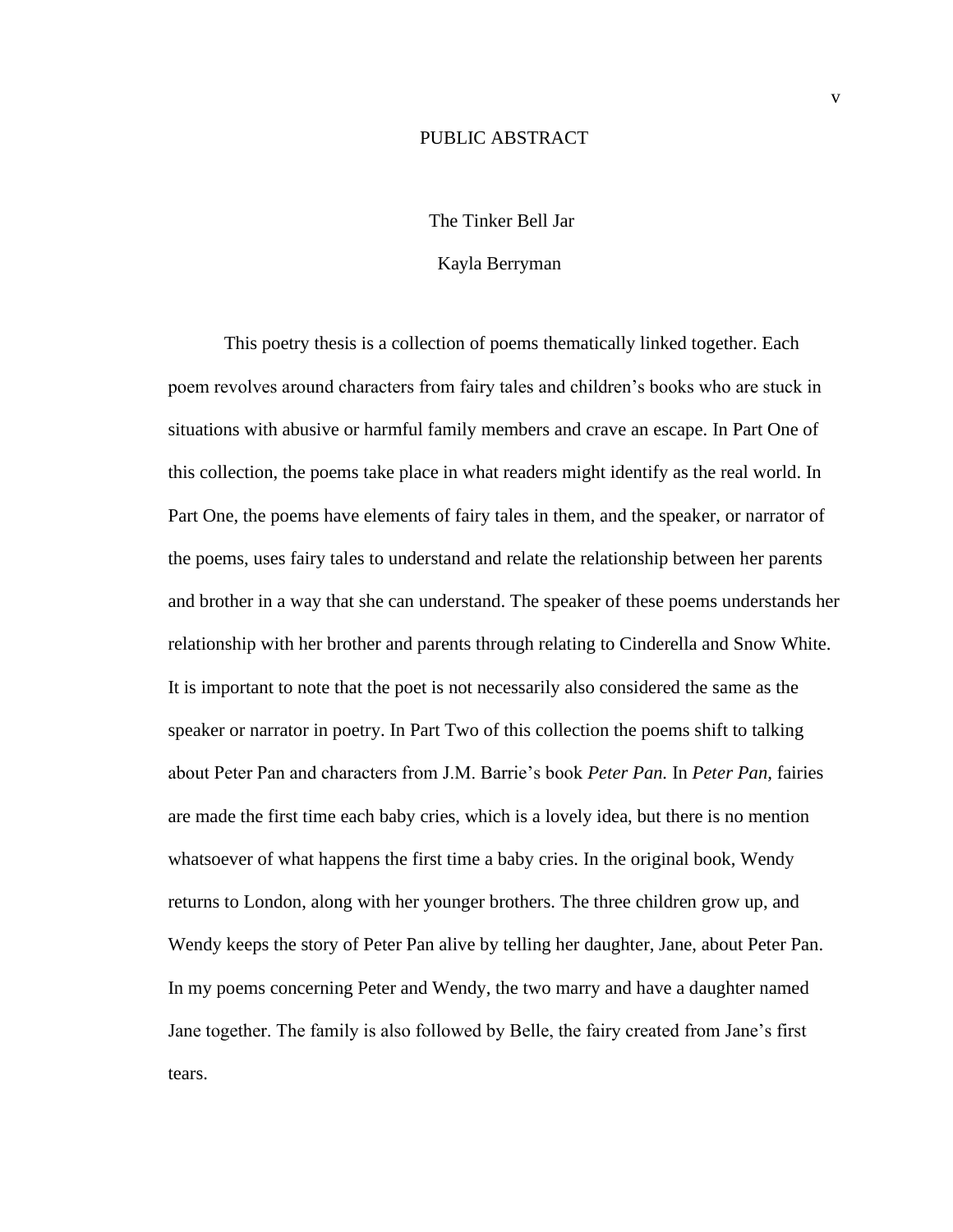# **CONTENTS**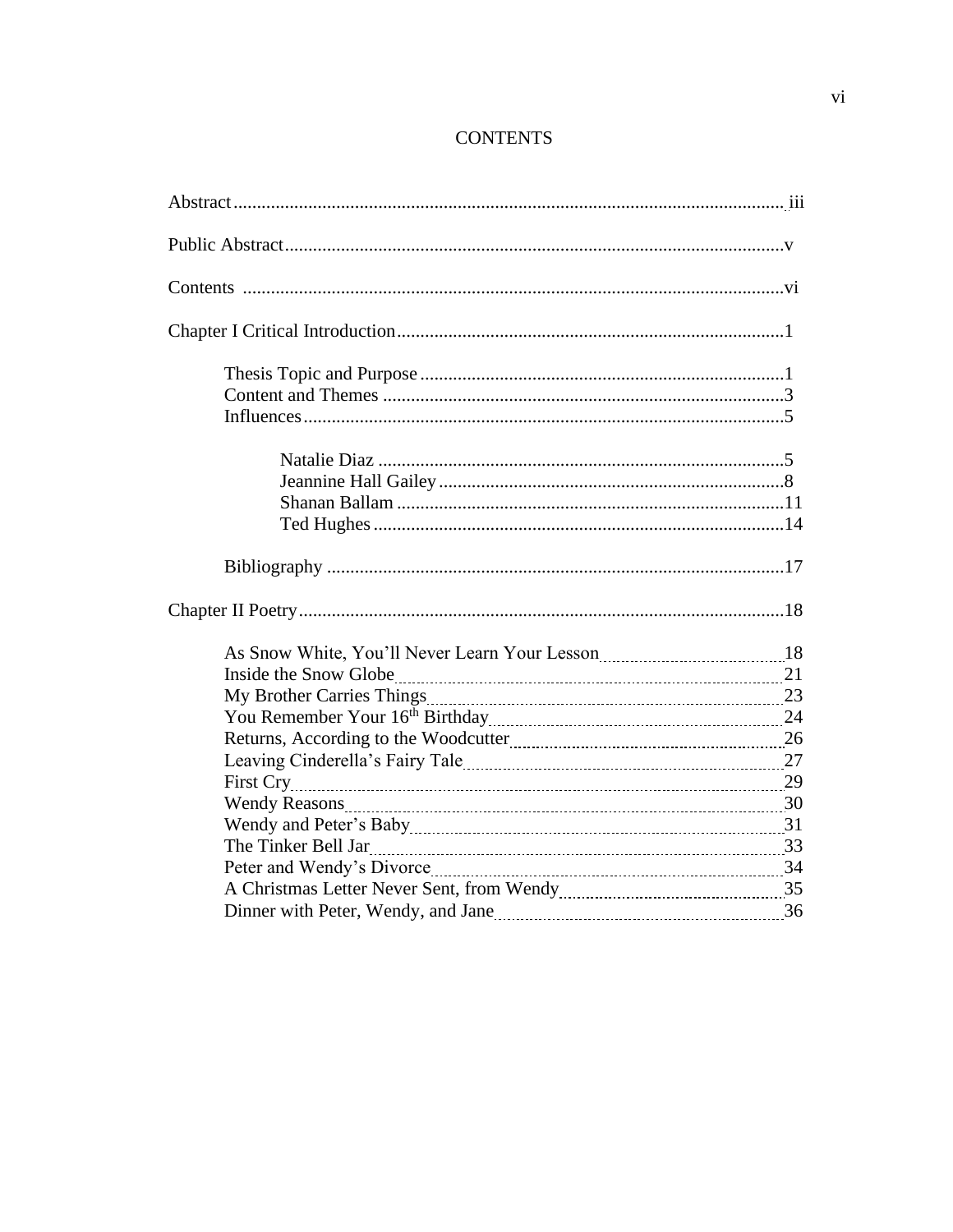#### CHAPTER I

# CRITICAL INTRODUCTION

## **Thesis Topic and Purpose**

The first time I realized I couldn't have anything to do with my twenty-year-old brother Owen came after an argument I can't even remember.

In my mother's bedroom, I hold a cup of coffee I've reheated twice, trying to get rid of another headache from crying myself to sleep, from running mile after mile on an empty stomach, trying to see how far I can push my body into hunger, a reaction to stress I've had since I was a child. The bottles of Moscato and vodka I've been sneaking into my parent's basement and drinking by myself don't really help with my headaches. My mother lies in her queen size bed, pink sheets tousled, the rose patterned comforter soft and wrinkled. My father's left for work already, eager to leave the house each morning. My mother stares at the wall and sniffles. I worry about her almost as much as I worry about Owen. Despite her enabling Owen's behavior, the excuses she creates for his mood swings, his inability to hold a job, his threats of violence, and drug abuse, she is often the first victim of his verbal abuse. When his laundry isn't freshly washed and folded, when his breakfast she wakes up early to make isn't hot enough. She smiles and tells me how everything is fine, normal.

My mother sniffles again as her tears run into her curly hair splayed out on her pillow. Her face is blotchy. I sit on the edge of the bed, near her, dodging piles of laundry and shoes, open dresser drawers. I hope the smell of coffee hides the alcohol on my breath.

"Hey," I say softly. She raises a hand in a halfhearted hello and grabs from a box of Kleenex tissues on the nightstand.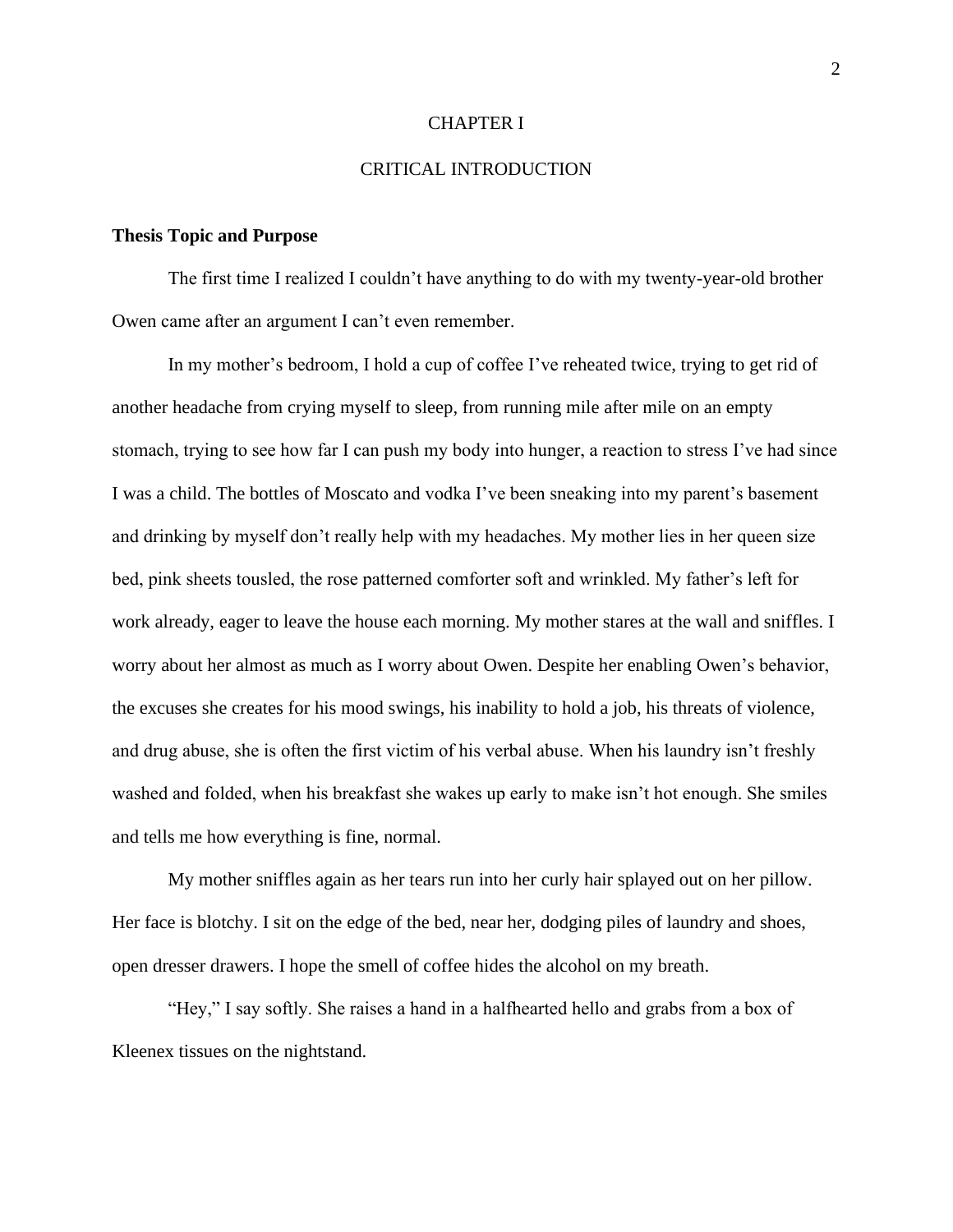"He's so *mean,"* she says, still staring at the bedroom wall, gray in the early morning light. My toes curl back and forth on the carpet of her bedroom.

"Last night was unacceptable. He's abusive," she continues. I stop wiggling my toes and stare. For all his screaming, his stealing and hiding prescription and club drugs, my mother's empty threats to call the police, I've never heard her describe Owen as abusive. Abuse is something for other families. Abuse is something that happens to other people, not her, not me.

I won't learn until two years later when a therapist tells me my experience living with Owen was a traumatic experience, after I no longer have any contact with my parents or brother, that Owen's treatment towards both my mother and me fits the criteria for emotional and psychological abuse.

I twirl a ringlet of hair with a nervous, sweaty hand and shift on my mother's bed. "I hope he never gets married. He treats women like crap. He treats me like crap and he treats you like crap. He'll do the exact same to a wife," she says. The word "crap" sounds crude and strange coming from my mother, a devout member of the Church of Jesus Christ of Latter-Day Saints or Mormon Church, a religion which prioritizes the family above all else and promises the reward of "being together with your family forever" for good, obedient behavior on earth. Those who reach the highest level of the afterlife must follow a strict set of rules, among them marrying and having a family. Members of the Church are encouraged to marry young and have as many children as possible. For members of the Church, remaining unmarried means facing intense social pressure, but also means not being allowed into the most desirable level of the afterlife.

My stomach drops into my toes and my acid mouth goes dry. For the past several months I've convinced myself I was going crazy, imagining things as mom and dad reassure me my family is normal, healthy and functional: the trip to the emergency room where Owen threatened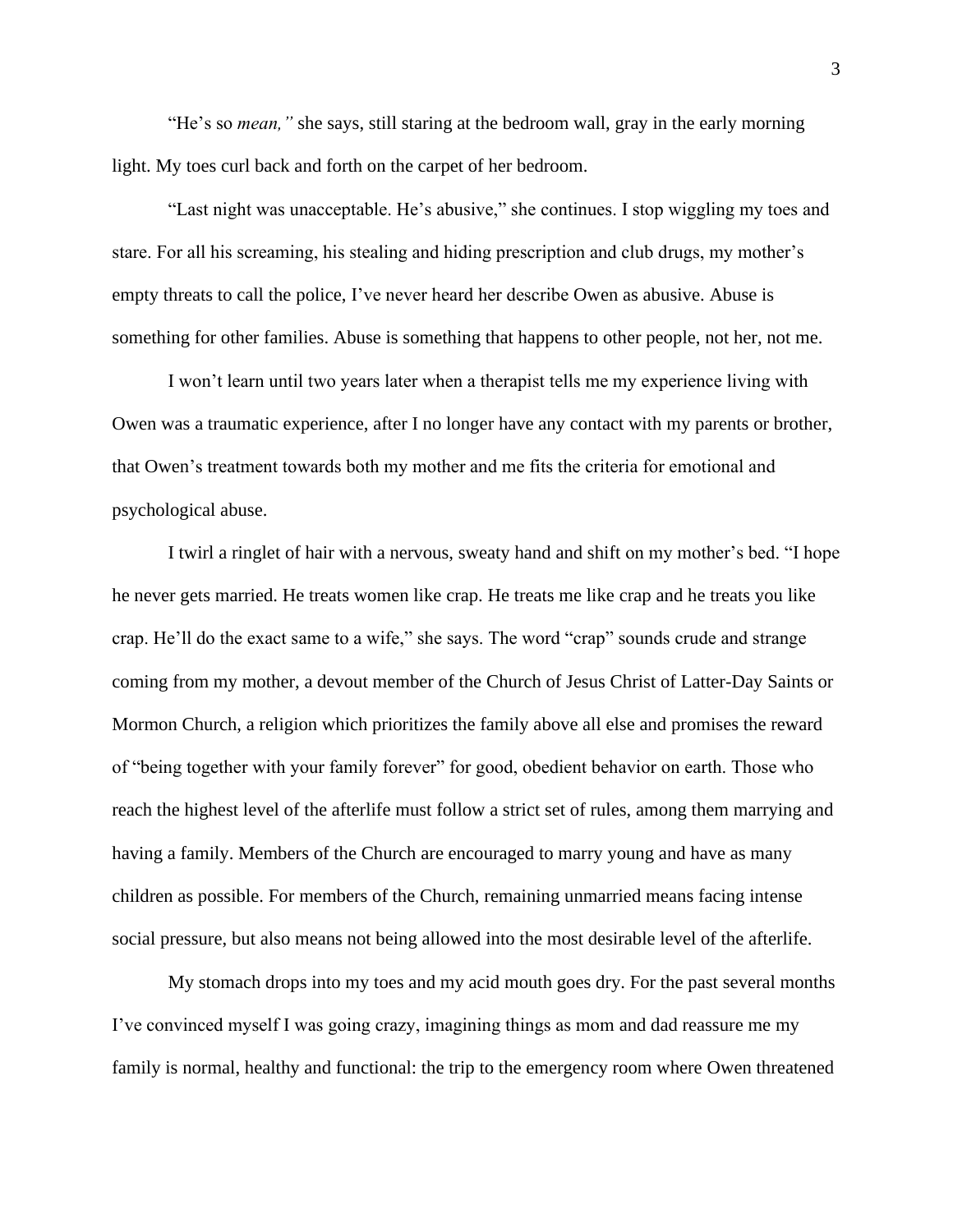to murder his boss, the recurring nightmares in which I find Owen dead and wake up with a headache and aching jaw from grinding my teeth, the many, many times I've feared he'll hit me, his manic episode shortly after the US implemented COVID restrictions and he paced through the house wearing a N-95 mask and disposable gloves, screaming how we now lived in a dystopian society where all the women are going to die out from COVID, so he planned to sell me into prostitution.

I say nothing and finish drinking the rest of my coffee. I'm not crazy. I'm not crazy. I didn't imagine anything.

I need out.

# **Content and Themes**

At its core, this poetry thesis is an attempt to explore characters in the real world and in the world of fairy tales who are stuck in abusive, or damaged and damaging relationships and who crave escape. My poetry in this collection started with focusing only on Owen, siblings in fairy tales, and the poems featuring Peter Pan and Wendy. I wanted to know if it was possible to still love an abuser, more specifically, if I could still love my brother in a non-damaging, healthy way. I do not know if I will ever have the answer to my question. After writing my first poem about Owen titled "Inside the Snow Globe," I expanded my thesis to include my parents, addiction, abuse, and mental illness when I realized I wanted to write about things that make me angry or upset. I realized I also wanted to know if I could ever have a healthy relationship with my parents as well. I, like many of the characters in this collection, wonder if they are also going to follow the same patterns of their parents and parents before them. Poetry and fairy tales allows for an exploration of those questions and rips apart the lesson I was taught that women and girls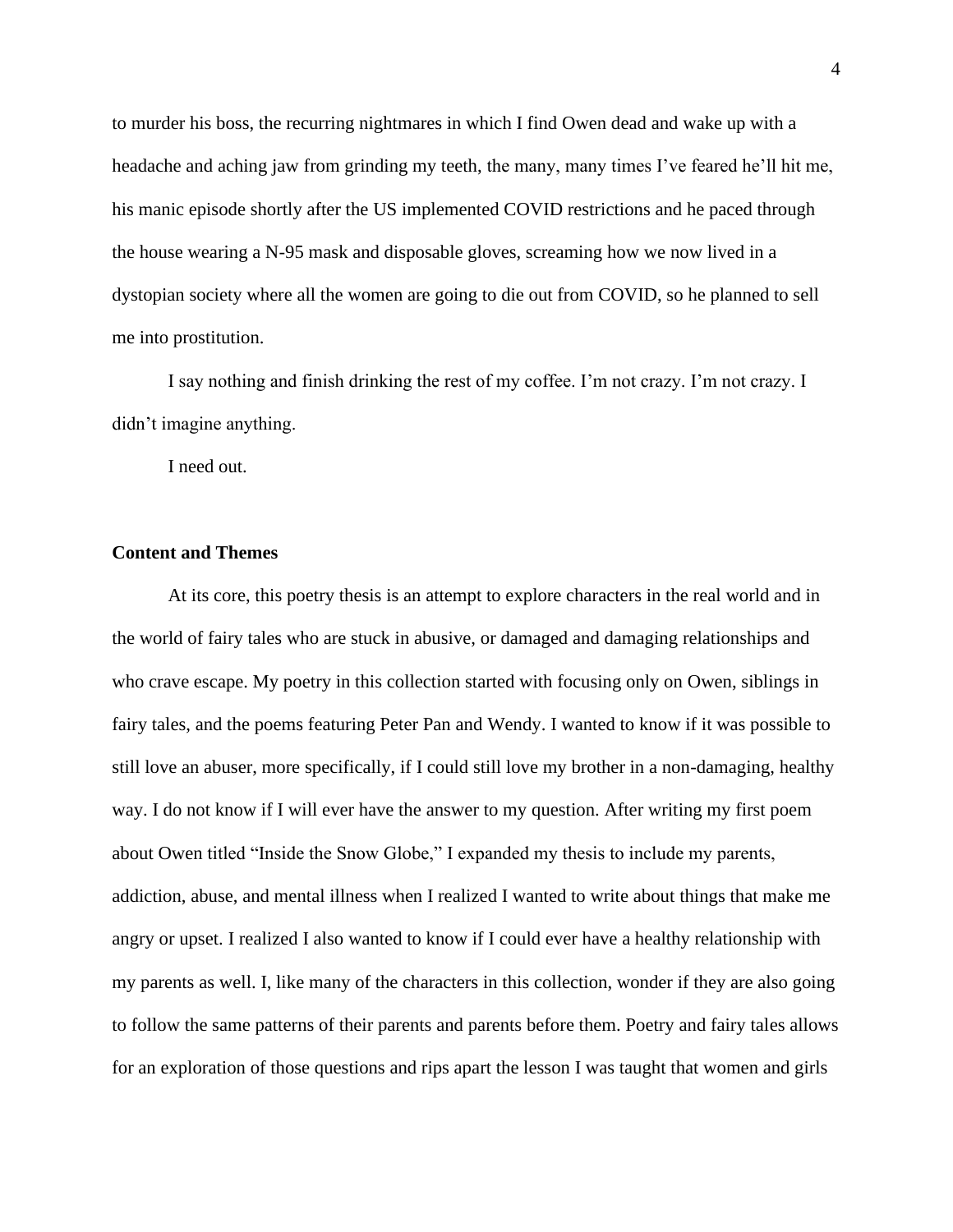are not allowed to show anger, that good girls do not speak up when they are hurt or treated unfairly, a lesson I now realize is damaging and based in shame and misogyny.

Each character in my thesis is stuck literally or metaphorically. Many characters in fairy tales return to their long-standing relationships, usually with family members who previously hurt them, physically or emotionally. Fairy tales, like family relationships, are constantly changing and reframed depending on the audience. There is no one correct version of Cinderella, and the retellings of fairy tales in this thesis reflects that change. Snow White trusts her stepmother in disguise several times, even as her stepmother attempts to murder her. Cinderella returns from the ball each night to go back to her stepsisters and stepmother. Hansel and Gretel return home from the woods to a cannibalistic stepmother and father who all too willingly abandon them in the woods. In my spin-off of J.M. Barrie's *Peter Pan,* Wendy and Peter marry, and Wendy trusts Peter even after he proves himself to be a less than ideal husband and a poor father to their daughter Jane. My version of Wendy turns out to be ill-suited for motherhood, despite Barrie's assertions that Wendy wanted nothing more than to be a mother.

Throughout my poetry about Wendy and Peter, the two are followed by the fairy creature Belle, a fairy made from the first tears of a newborn infant (as opposed to the first laugh of a newborn baby presented in Barrie's novel and replicated in other books for children, most notably my favorite children's book by Gail Carson Levine *Fairy Dust and the Quest for the Egg.*) While Barrie and other writers such as Levine have built on the charming idea of fairies coming from the first laughter of a newborn baby, both writers neglect to mention what happens the first time an infant cries. Belle is my answer. A cry marks the entrance of a healthy baby into the world but later in life signifies grief or anger. Belle is the embodiment of an emotional reality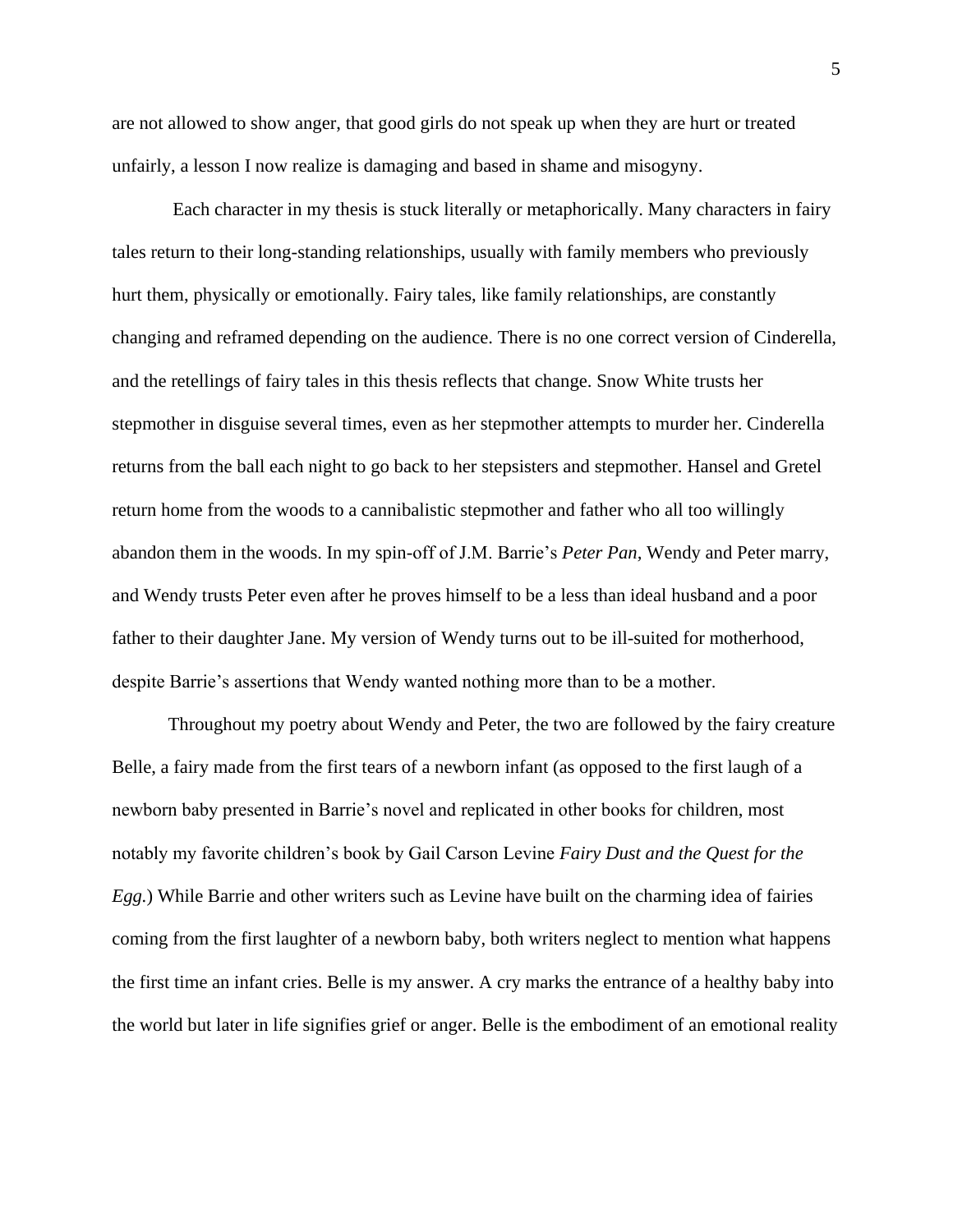Wendy and Peter ignore, even as they strive to fit into Wendy's perhaps more "realistic" world and leave the magic of Neverland behind.

I have considered the ethics of writing about family members carefully. I cannot write about my own life without writing about my family as well. The religion and culture I was raised in taught me family is the most important thing in this world, and for better or for worse my family has heavily influenced my own life. To write about my own life is impossible unless I also include my family. I am done feeling small and trapped.

# **Influences**

## **Natalie Diaz**

Natalie Diaz's poetry collection *When My Brother Was an Aztec* features poems dealing with the speaker's brother's meth addiction. Diaz uses mythology to talk about the speaker's experience caring for her brother, as well as the heartbreaking, unbearably frustrating moments which follow caring for a sibling who abuses drugs. In her poem "When My Brother Was an Aztec" Diaz writes:

he lived in our basement and sacrificed my parents

every morning. It was awful. Unforgivable. But they kept coming

back for more. They loved him, was all they could say. (1)

The repeated attempts on the part of the speaker to trust their brother can be traced throughout many of Diaz's poems. In her poem "How to Go to Dinner with a Brother on Drugs," Diaz states:

It gets old,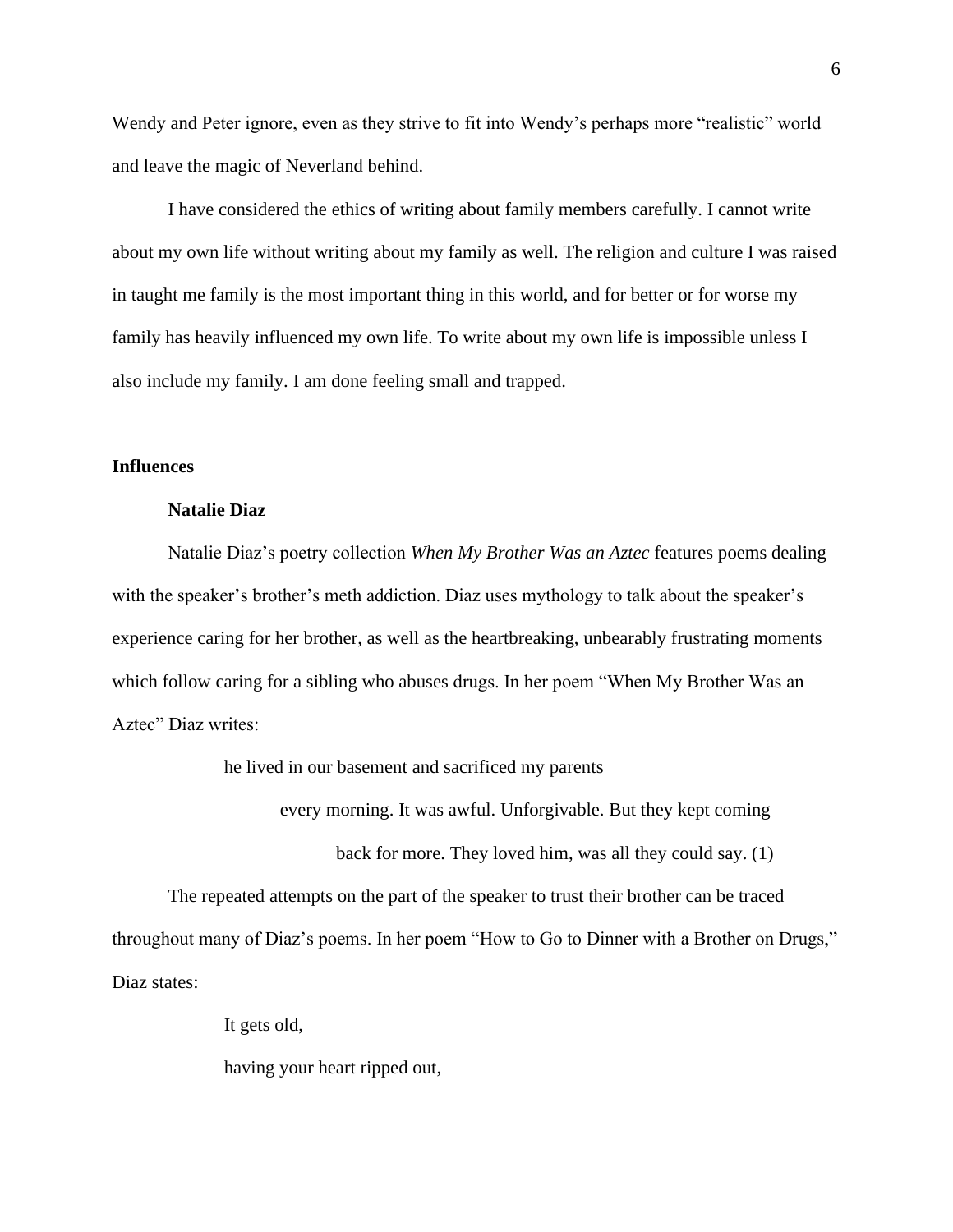being opened up that way. (46)

Later in the same poem, the speaker's brother appears ready for dinner dressed as a Judas effigy. The speaker then muses about the brother's use of meth including his paranoia, the destruction of his parent's house, the destruction of his physical body, and his inappropriate behavior at the restaurant where he "licks his lips" at the female server (47-50). After the dinner is over, in an unexpected twist of the story of Judas selling Jesus, the speaker of Diaz's poem realizes "*Your brother is on drugs again. / You are at a dinner neither of you can eat"* followed by a scene where the speaker offers the restaurant server thirty pieces of silver and asks, "*What can I get for this?"* (51). Diaz consistently twists stories her audience is familiar with while also inserting the speaker's brother into known narratives involving characters such as Jesus, the devil, and Judas among others.

Mimicking Diaz's patterns, I also subvert the expectations and patterns of known stories, particularly fairy tales, in my poetry thesis. An example of challenging the expectations and patterns of fairy tales is shown in my poem "Leaving Cinderella's Fairy Tale." In my poem, I use elements present in some of the older versions of Cinderella which some readers may not be as familiar with but are present in the collections of the Grimm's Fairy Tales or other less widely known versions of the tales. One such example is the replacement of Cinderella's fairy godmother with the tree which is placed at the grave of Cinderella's mother, or the prince's attempt to capture Cinderella by smearing tar on the castle stairs. Readers expect Cinderella to live in a castle and marry a prince. However, in my poem Cinderella begins by mopping the floor of her house and ends by mopping the same floor after visiting home for Christmas, where she realizes she doesn't need to stay in the same unhealthy relationship with her family.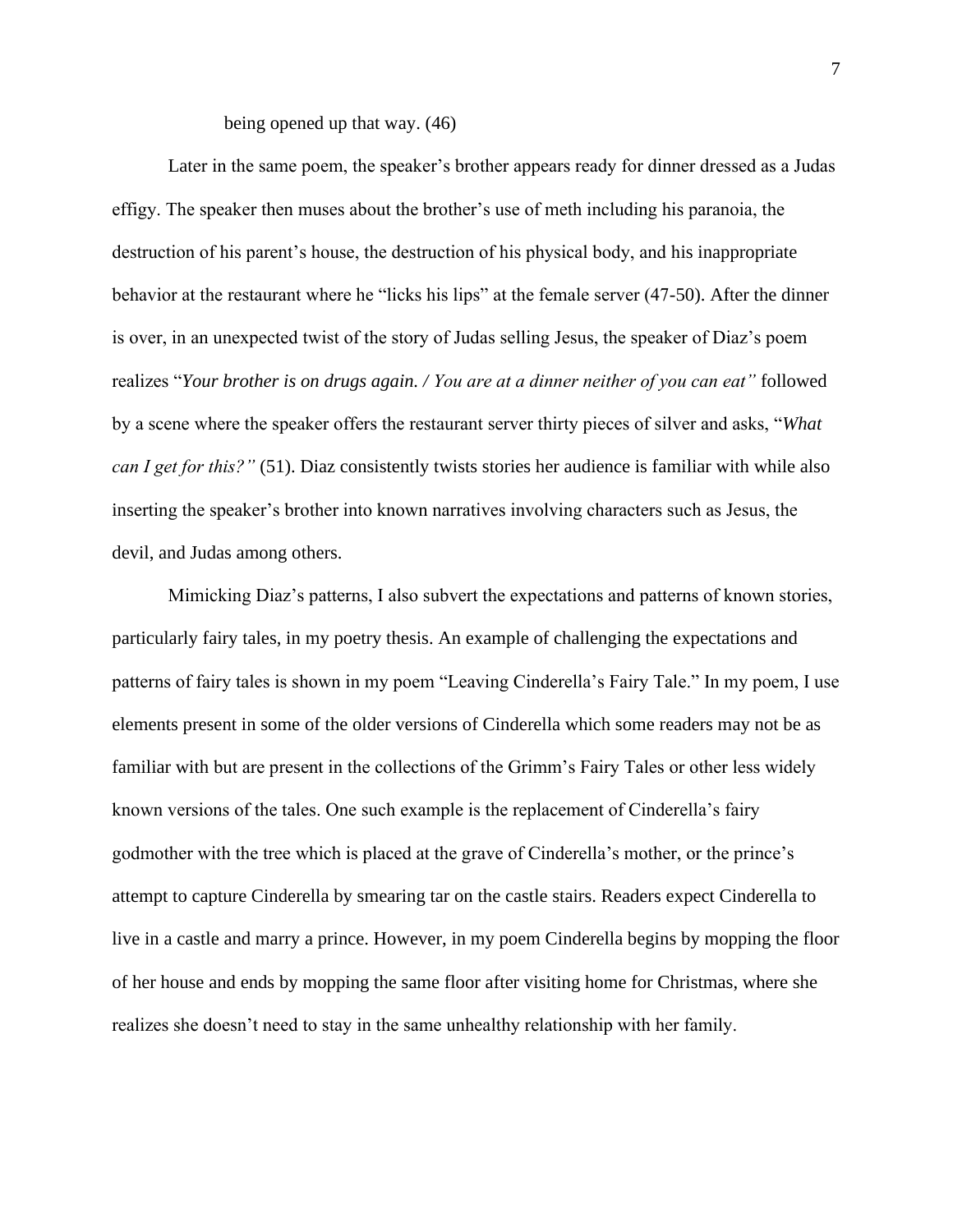In my version of Cinderella, the mother rather than the stepmother is a central figure. Cinderella's mother in my poem is present as what I describe as a "bare boned tree" at some points and is described as having a human form at other times in the poem. Cinderella's mother disregards Cinderella's concern surrounding her physical safety or her desire to not be involved in her two brothers' lives, one who is "arrested for underage drinking, another who hides pills in his stereo speakers." While Cinderella asks for her mother's understanding, her mother conveniently turns back into a tree and gives Cinderella clothing items rather than support. The mother also "asks for more of your tears to drink," referencing the transformation of Cinderella's mother into a tree which is then literally watered with Cinderella's tears in the Grimm's version, as well as the parent-child role reversal my Cinderella faces. Once the mother realizes her sons will not listen to her, she attempts to cast Cinderella into the role of a parent, stating "Your Brothers Listen to You, Tell Him to Stop Drinking / how This Time Things Will be Different."

My Cinderella leaves her parent's house, stuck on the porch steps in tar which forces her to remove her snow boots while lizards and pigeons sing to her, an element also present in some versions of the tale. The return of Cinderella back to her own house where she once again mops the floor shows Cinderella reversing what readers think will be the ending. Rather than choosing the predictable ending (staying involved with her abusive family, becoming a princess) my Cinderella's ending shows resiliency rather than following the story readers expect her to follow, an action which makes sense given one of the central questions concerning how often we mirror the same patterns as previous generations.

#### **Jeannine Hall Gailey**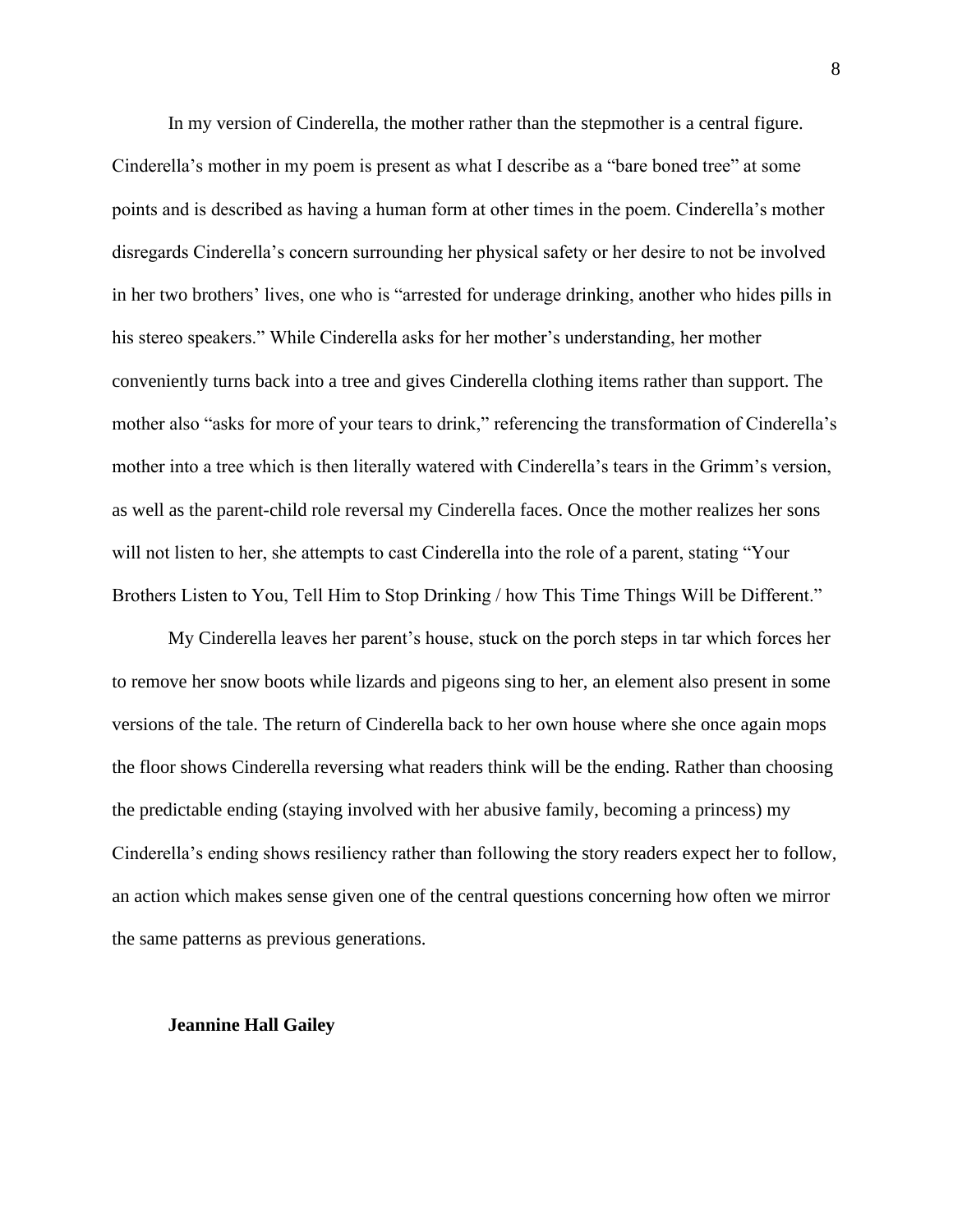Jeannine Hall Gailey's *Becoming the Villainess* was the first collection of poetry I read as an undergrad and found enjoyable. As I started reading more poetry I also read Gailey's chapbooks *Field Guide to the End of the World,* and *Unexplained Fevers,* although *Becoming the Villainess* has remained my favorite*.* Throughout *Becoming the Villainess,* female villains, princesses, as well as female characters from mythology are placed in the modern world. Gailey's characters, for all the darkness they face, also enjoy games of softball, triumph, and moments of humor.

As I first began reading poetry, the first thing I noticed about Gailey's poems was that they were *fun* to read and relatively easy to understand. As I learned more about poetry I began to appreciate the development of voice Gailey gives to her characters from fairy tales and mythology, particularly her attention to the voices of characters who are considered antagonists of stories or who are often overlooked as in her poem "Conversation with the Stepmother, at the Wedding." Gailey writes in the voice of wicked stepmothers present in many fairy tales

> You don't understand how hard it was, those greasy children with their lentils, their field mice, always playing with fire. (56)

I also admired how Gailey references enough of the tales to give readers clues as to the characters she is referring to. For example, Persephone in "Persephone and the Prince Meet Over Drinks" enjoys a pomegranate cocktail at the bar with Hades, Cinderella in "Cinderella at the Car Dealership" looks at purchasing coaches made of pumpkins, and Persephone plays softball in "Playing Softball with Persephone" where the softball "rolls forward and she grabs it, / squeezes it like a ripe pomegranate, almost takes a bite" (12).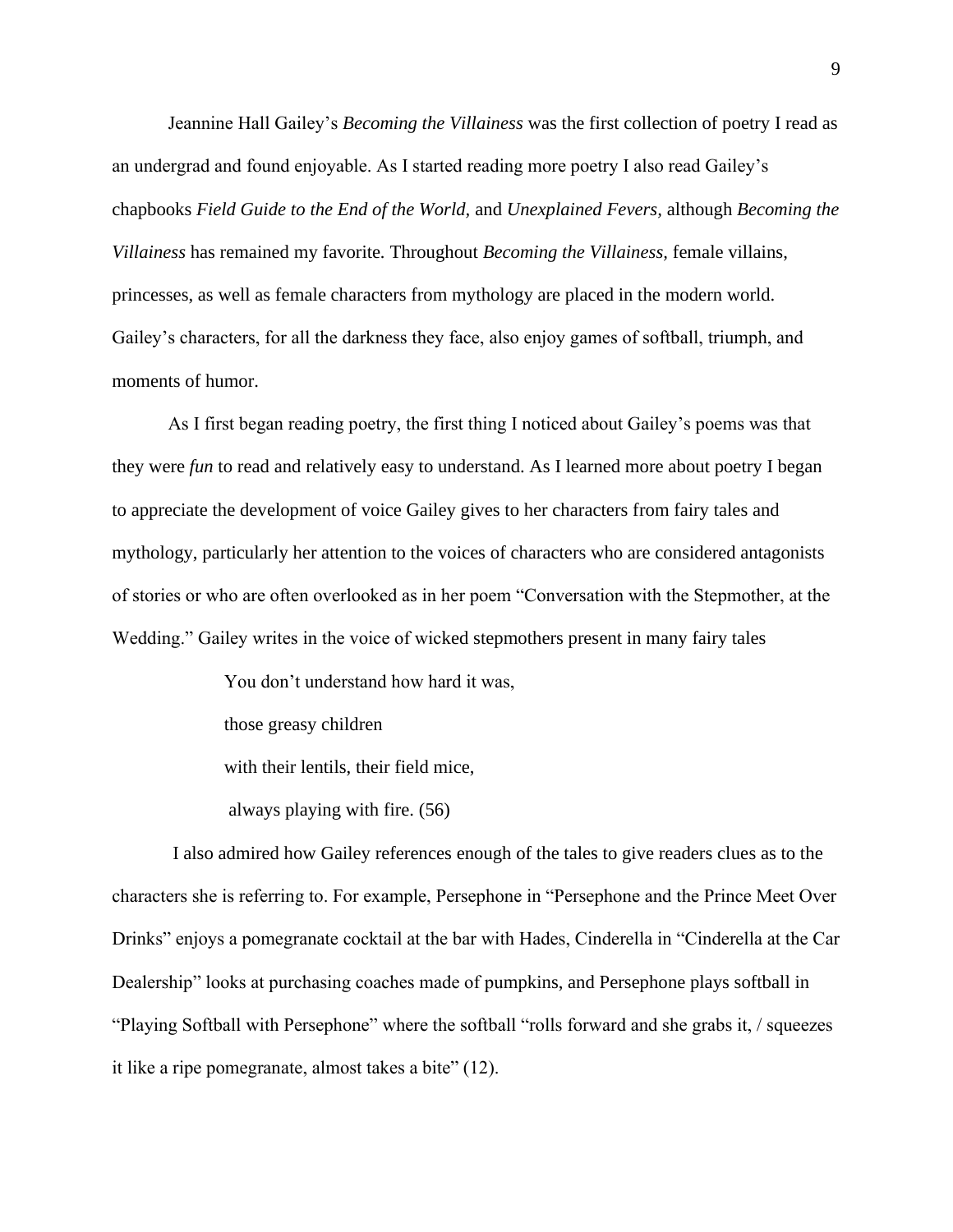I have always loved fairy tales and take most of my inspiration for my writing from Gailey. Like Gailey, I also write about characters from stories we know and cast them in a different light, particularly when it comes to the poems featuring Wendy and Peter Pan. While *Peter Pan* is considered a children's book rather than technically a fairy tale, *Peter Pan* is still full of magic and charm frequently found in fairy tales. Like most fairy tales, *Peter Pan* can be seen as problematic for many reasons. In Barrie's novel Wendy is consistently cast as someone who is only meant to take care of Peter, her brothers, and the Lost Boys. For much of the book Wendy is pushed aside by Peter, even as she helps him with simple tasks Peter takes credit for, including the reattachment of his shadow, which Wendy sews back on using a needle and thread (39). Much of Wendy's feelings are ignored throughout the book, most noticeably the trauma of Tinker Bell's attempt to convince the Lost Boys to murder Wendy (87). To give Peter some credit, he does insist on banishing Tinker Bell for her crime, but she then reappears throughout the story. Tinker Bell convinces the Lost Boys to shoot Wendy with bows and arrows as she lands on Neverland. Once Wendy is shot, the Lost Boys instantly regret their actions and realize they shot a human rather than an animal. One of the Lost Boys states "Peter was bringing her to us," followed by another Lost Boy saying Wendy was "a lady to take care of us at last," further reinforcing the idea that Wendy is only meant to serve the boys and Peter (89).

I first began writing about Peter Pan and Wendy as an undergraduate, partly because I am still enchanted by many of the ideas of *Peter Pan,* even as an adult, and partly because I wanted to write about a failing marriage and failures as a parent, but do not have children and have never been married. I wondered and still wonder if I will become the same type of parent as my own parents, should I ever have children, if I will become my mother, should I ever marry. Wendy for me represents and reminds me of so many women I know. My poems featuring Peter Pan and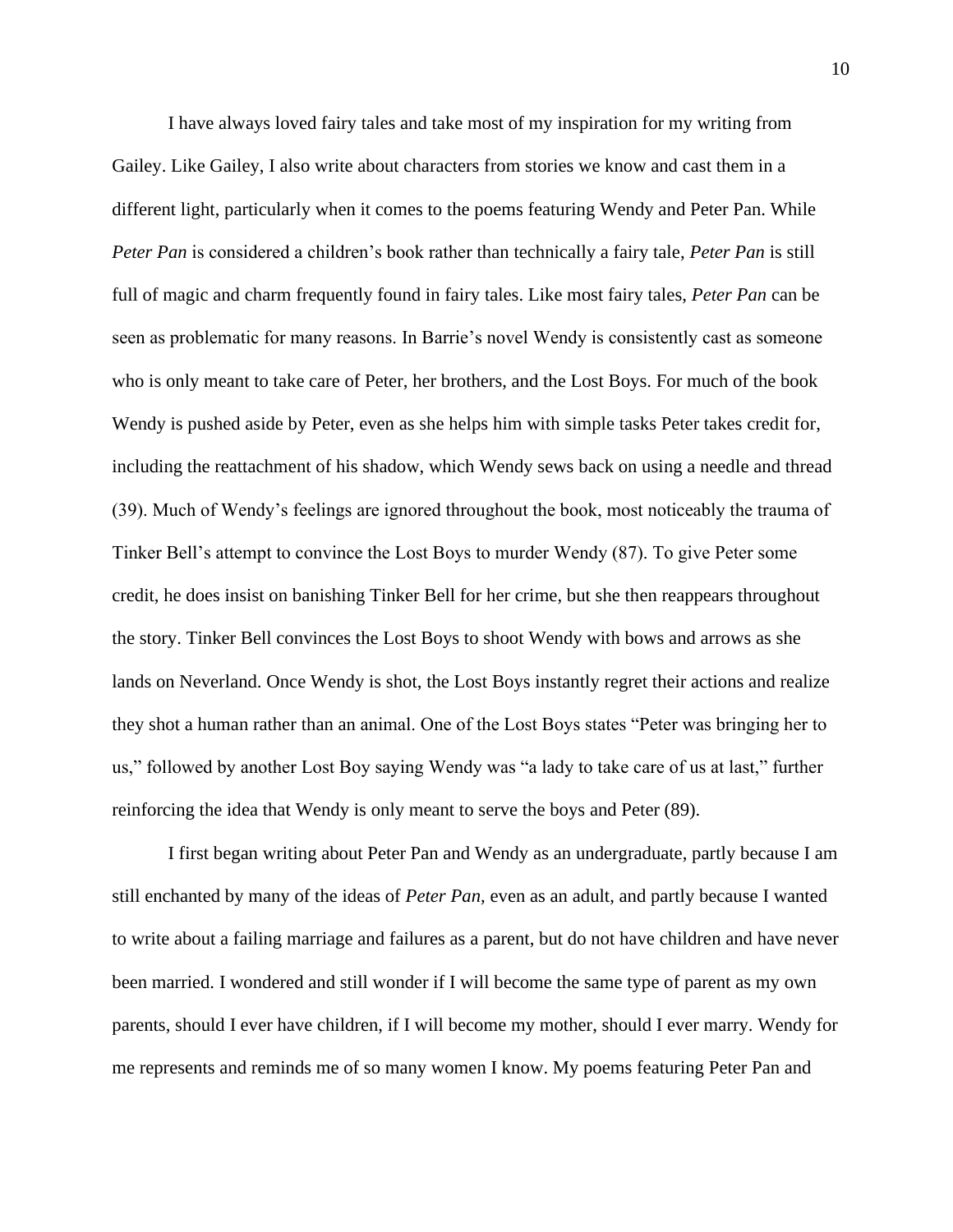Wendy focus mainly on Wendy, who marries Peter as an adult. True to Barrie's ending, my Wendy also has a daughter named Jane. However, my Wendy marries Peter, which does not happen in the original story. The two are naturally a terrible match and Wendy is less than equipped for motherhood, especially when her daughter refuses to cry and instead only laughs.

Using Gailey as a model, I wrote many of the poems featuring Peter and Wendy in the voices of either Jane, Wendy, or Belle, the fairy made from tears. In my poem "Wendy and Peter's Baby," I use the voice of Wendy to talk about her experience and frustrations of motherhood. While Wendy discusses her childhood experience of caring for an alcoholic father and a mother with severe depression, I use the same technique Gailey uses, referencing the story my characters are from while maintaining that my poem is a different creation than the original story. In my poem, Wendy reflects on how she always believed she would be an excellent mother because of the parent-child role reversal she grew up in. Wendy's father is an alcoholic who "came home drunk and singing, hired a dog as a nanny," a reference to the Newfoundland dog present in the Darling children's nursery readers may be familiar with. Acorns given as kisses, thimbles, taxidermy crocodiles, and pickle jars of fairy dust all appear throughout my poems, also references to the original story. My Wendy wants desperately to fit into the normal life she thought she wanted and is dismayed when her child fails to cry. Wendy's daughter laughs like normal, which forms a fairy "and it was all very nice and magical, yes," another reference to Barrie's work, as the formation of fairies from laughter is expected and familiar to readers. The final appearance of a blue fairy formed from Jane's tears serves to tie together the rest of the poems featuring Peter and Wendy.

#### **Shanan Ballam**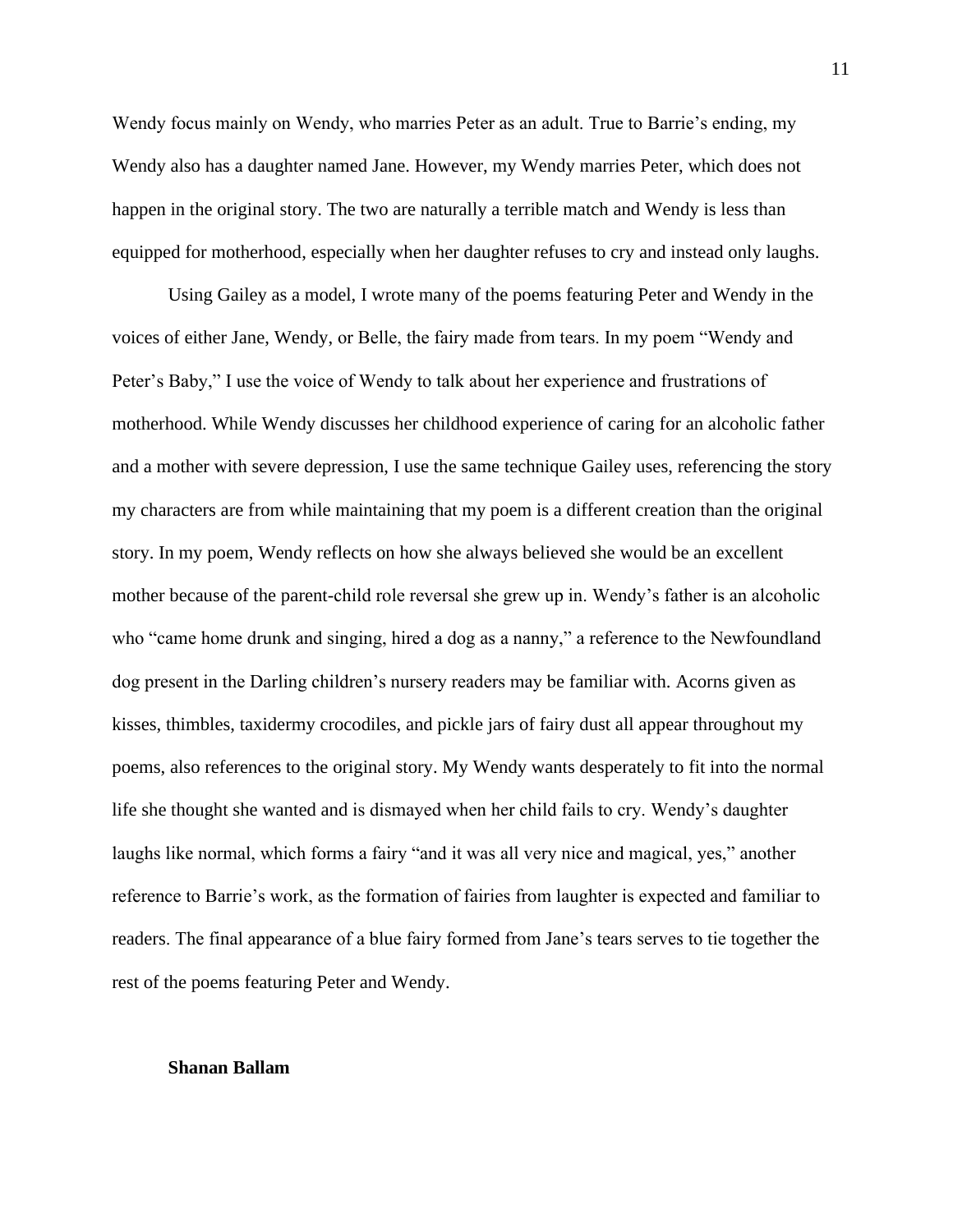The darkness of the story of Little Red Riding Hood, combined with the retelling of the speaker's experience as she attempts to protect her sister from an abusive husband heavily influenced the way I chose to talk about my experience with my brother. Although I had previously read Ballam's other collection *Pretty Marrow,* and found it helpful to my writing, *The Red Riding Hood Papers* played a heavier role in terms of writing this thesis due to the themes present in both my poems and in Ballam's work. In the poem "Joint Custody," Ballam sets the speaker in the mundane world of a kitchen preparing shrimp while talking on the phone with her sister. The setting of the safe kitchen smelling of ginger and garlic makes the image of the brother-in-law torturing cats more disturbing. Ballam writes:

She tells me how he used to laugh when the cats writhed in his hands, how he covered their mouths until their claws scrambled in the air  $(17)$ .

Later in the poem, the speaker imagines her brother-in-law doing the same to his daughters, the speaker's nieces. As the shrimp cook in oil, the speaker imagines "the cats' green eyes pop[ping]" (17). On its own, "Joint Custody" is disturbing and gut wrenching, full of sensory details, anxiety, and the helplessness which follows the inability to help a sibling from a dangerous situation. Coupled with the story of Little Red Riding Hood, the voices of the Wolf, Grandmother, and Little Red Riding Hood lends itself to an overall darker tone and meaning, full of predators lurking inside of those we think we can trust.

Like Ballam, I too place my characters and speakers in situations which juxtapose the mundane with the dangerous. I also call upon the physicality of illness presented in Ballam's collection *Pretty Marrow,* particularly in the poem "Coma" where "Urine drains through a tube /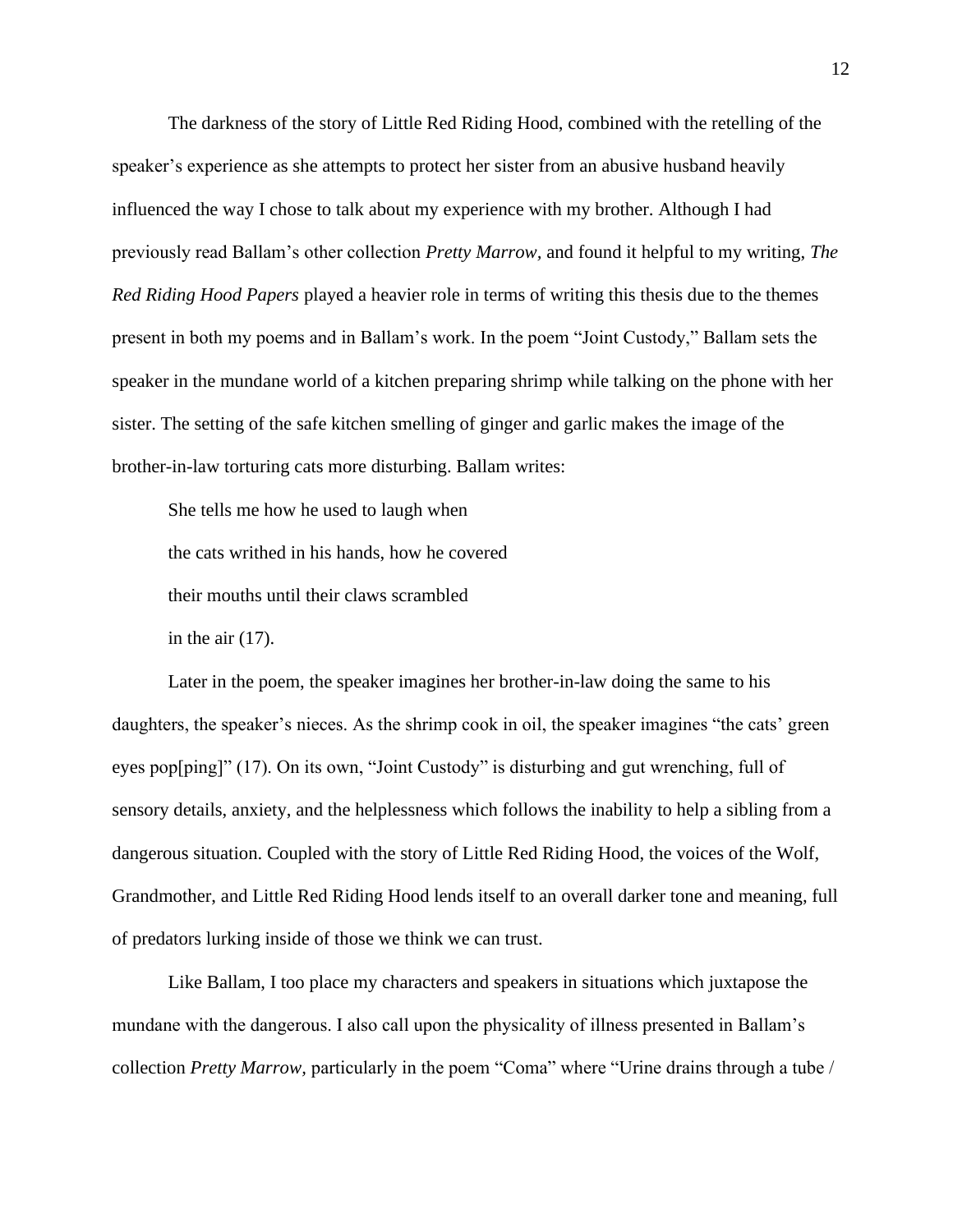into a plastic bag. The urine is thick and marigold-orange" (4)*.* In my own poem "Inside the Snow Globe," I place my own characters in the mundane mixed with the dangerous and strange, much like Ballam does in many of her poems. In "Inside the Snow Globe" I write:

She asks for water, fewer blankets, invisible cats arching their backs, rubbing against her bare legs, fur against fever skin. The ceiling fan beats, whips used Kleenexes surrounding your grandmother's bed like snowflakes.

Your grandmother asks you if you are her own daughter

People die every day, and it is not unheard of for patients to be confused before their deaths. However, the specificity of the grandmother asking for "invisible cats arching their backs, / rubbing against her bare legs, fur against fever skin" serves to add another level of strangeness to the poem. Much like Ballam's writing where dead grandmothers haunt speakers and live inside the speaker's "brain like bluebells, like water" in "Safe House," my poem "Inside the Snow Globe" is full of the physical world of one dying and various types of fear and pain. I describe the speaker's grandmother on her literal deathbed complete with brown teeth and mint flavored swabs used in healthcare settings, the grandmother's heels rubbing "hot and sore against bedsheets, toes curled inward from lack of use," a condition which frequently happens to those nearing the end of their lives or on hospice. Throughout "Inside the Snow Globe" the speaker struggles, like many of my speakers, to understand how much she is like her mother, who also had a brother who abused drugs. While the speaker recounts her fear of her brother's physical abuse, and the reasons why she can no longer have contact with her brother, the speaker's grandmother ignores her granddaughter's experiences and fears and asks her to:

please, please be more like your mother,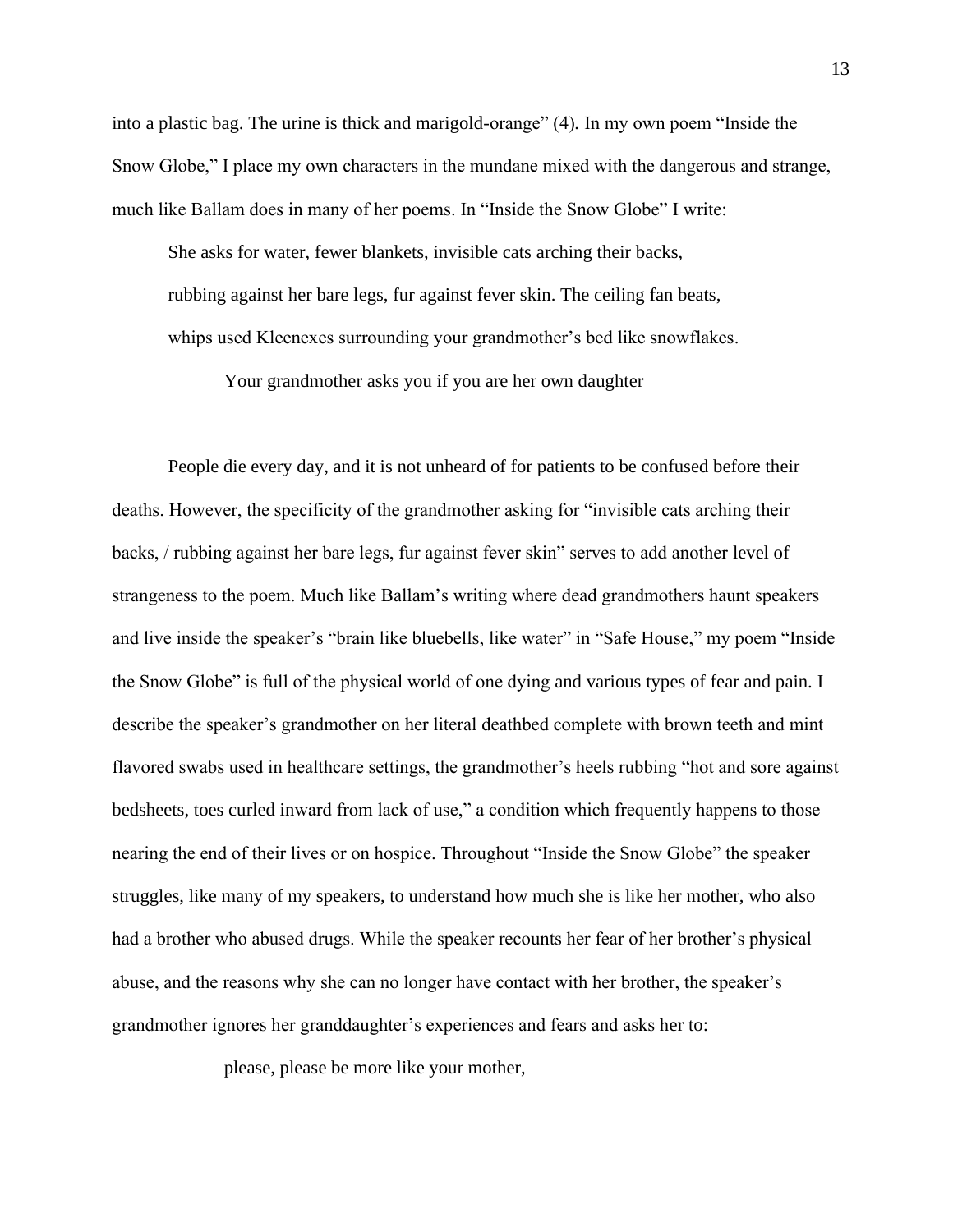(oh so good, forgive your brother for he knows not what he does, as your mother forgave her brother when her own parents kicked him out for abusing drugs, his arrest, his failure to keep a job.

While the placement of the poem within a snow globe serves to keep the poem in the realm of both the magical and the mundane, it is the combination of placing "Inside the Snow Globe" alongside other poems which take place only in the world of the fairy tale which serves to highlight other themes illustrated throughout my collection, as Shanan Ballam does in her *Red Riding Hood Papers.* 

# **Ted Hughes**

Ted Hughes' *Crow: From the Life and Songs of Crow* follows the creation of a character named Crow. *Crow,* much like many of the poems which have influenced my thesis, relies on the use of mythology and known tales, which the poet then inserts characters of his or her own creation into. Crow is a trickster and out of place character in many ways as he discusses the creation with God in "Crow Communes," and watches battles as he searches for his place among the rest of creation. Hughes' Crow is a character who doesn't quite fit in with the rest of the birds. In "Crow and the Birds," Hughes writes

> When the eagle soared clear through a dawn-distilling of emerald When the curlew trawled in seadusk through a chime of wineglasses

When the swallow swooped through a woman's song in a cavern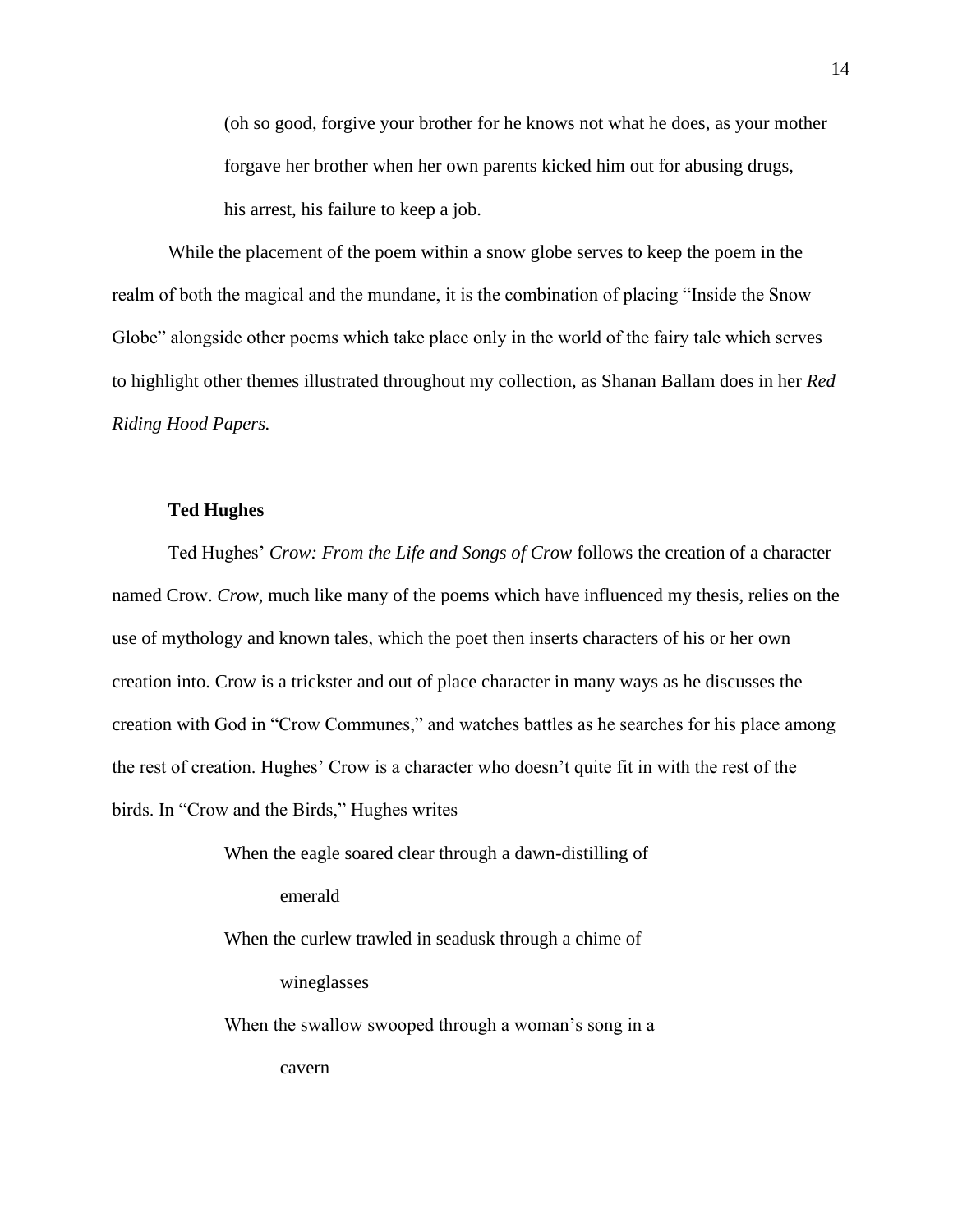And the swift flicked through the breath of a violet (29).

Hughes lists all these lovely details and descriptions of things the other birds did, and then stops shy of having a poem full of only lovely, non-disturbing things and images by inserting Crow who is left "spraddled head-down in the beach-garbage, guzzling / a dropped icecream" (29). Crow is a character who doesn't fit into the narrative readers have at the ready when they read mythology. Similarly, my Belle is a creature who doesn't readily fit into the realm of Peter and Wendy.

In "First Cry," I present a creation myth about the tears of the first newborn infant which then goes on to become the fairy which follows Peter and Wendy through their miserable marriage and poor attempt at parenting Jane. In "First Cry" I draw on Hughes for his creation myths, particularly paying attention to the ways in which the natural world of Hughes' poems react to Crow and the way Crow in turn reacts to the natural world. In "Crow Alights," Hughes writes:

> Crow saw the herded mountains, steaming in the morning. And he saw the sea Dark spined, with the whole earth in its coils. He saw the stars, fuming away into the black, mushrooms Of nothing forest, clouding their spores, the virus of God. And he shivered with the horror of Creation (10).

While Crow reacts in horror, the world in my poem "First Cry" reacts to the creation of fairies made from tears with a smile. In "First Cry" the first parents ever have a newborn baby and don't know how to react to the baby's never-ending crying, and neither does the brand new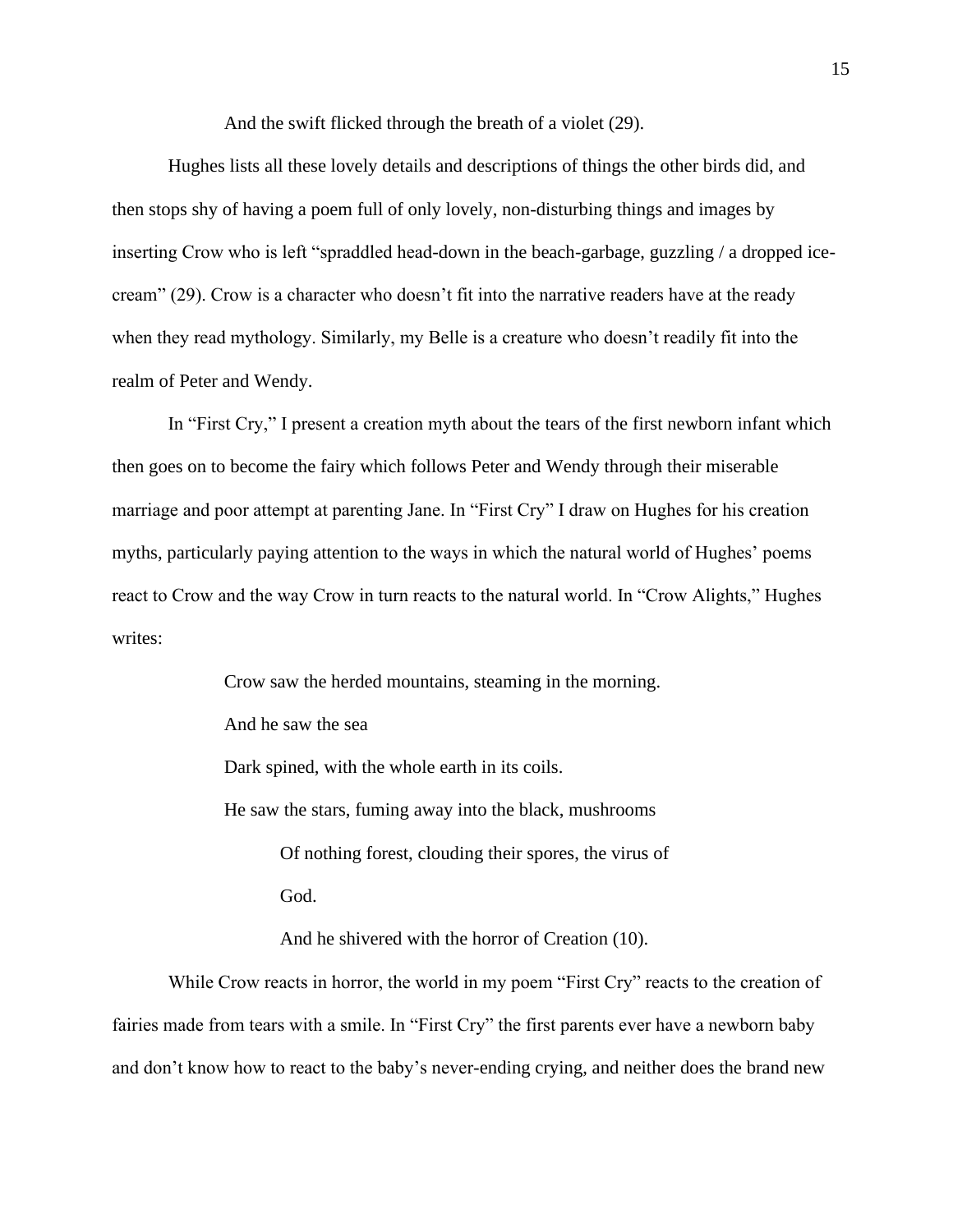world. Trees, sharks, and even the sun and moon attempt to escape the cry. When the baby does finally stop crying, it laughs, and "rainbows uncurled, daffodils exploded, / lotus bloomed" as the first fairies are formed from the baby's laughter, which is part of Barrie's origin story of fairies. However, the creation of fairies from tears is ignored in "First Cry" because the world is too tired to notice anything else.

My poetry thesis is intended to present characters and speakers in situations in which they long for escape. Taking inspiration from Hughes, Ballam, Gailey, and Diaz, I rework the known narratives of fairy tales and children's books to present characters and speakers in abusive and damaging situations. While my hope with this project was to reach a conclusion about what it means to love an addict, or if it's possible to still love someone who is abusive, I don't know that I found an answer, and I don't know if I will ever find an answer. My hope is that if readers find themselves in similar situations they will at least start to ask themselves the same questions.